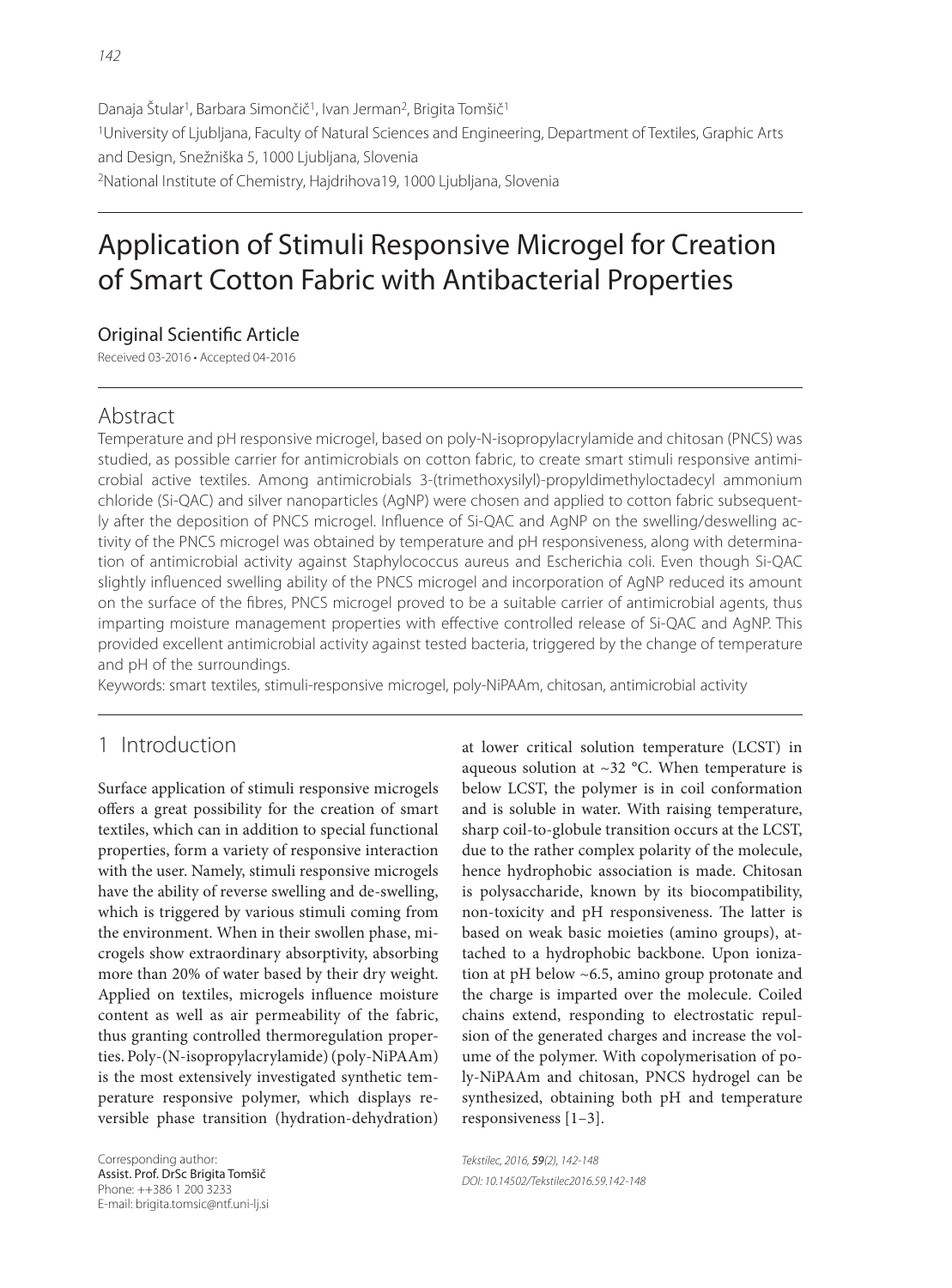Stimuli responsive microgels show great potential as carriers of different active substances, such as antimicrobial agents, which can be released from the microgel structure into surroundings only at required controlled conditions [1]. Therefore, the aim of the research was to study the possibility of using dual temperature and pH responsive microgel poly(N-isopropylacrylamide)/chitosan (PNCS), applied on cotton fabric as a carrier of different antimicrobials, i.e. silver nanoparticles (AgNP) which act upon controlled release mechanism and 3-(trimethoxysilyl)-propyldimethyloctadecyl ammonium chloride (Si-QAC), which forms biobarrier on the surface of the fibres. Such novel textile composites would reflect controlled thermo-regulation ability along with controlled antimicrobial activity, both triggered by the change of temperature and pH of the surroundings.

### 2 Experimental

### 2.1 Materials

In this study, 100 % cotton fabric with  $165$  g/m<sup>2</sup> mass area was used. For preparation of the microgel, chitosan (Chitoclear, Primex (Iceland); DD = 95%,  $\eta$  = 159 mPa) and Poly-NiPAAm, N,N-metylenebisacrylamide and ammonium persulfate were used purchased by Sigma Aldrich. Two different antimicrobial agents were selected: 3-(trimethoxysilyl)-propyldimethyloctadecyl ammonium chloride (Si-QAC) (ABCR, Germany), which is an organosilicon polymer with alkyldimethylammonium side groups and AgNP nanoparticles, synthesised by using  $AgNO<sub>3</sub>$ and NaCl (Sigma Aldrich).

### 2.2 Functional finishing of cotton fabric

PNCS microgel was prepared according to the procedure described by Lee [4]. Pad-dry-cure procedure was used for the incorporation of PNCS microgel onto cotton fabric, with 80% wet pick-up. Samples were dried for 5 min at 80 °C. Using the same procedure, Si-QAC was subsequently coated (PNCS+SiQ sample) and cured for 5 minutes at 150 °C. Additionally, in situ synthesis of AgCl nanoparticles was obtained on the hydrogel coated cotton (PNCS+Ag sample), as described by Klemenčič [5]. For comparison PNCS microgel was applied individually (PNCS sample), as well as Si-QAC (sample SiQ) and silver nanoparticles (sample Ag).

#### 2.3 Analysis and measurements

Morphological changes of unfinished and finished cotton samples (PNCS, Ag, SiQ, PNCS+SiQ and PNCS+Ag) were determined by microscopic evaluation using SEM – 6060 LV (JEOL, Japan).

FT-IR spectra were obtained from Spectrum GXT spectrometer (Perkin Elmer, GB), with ATR cell (reflection technique) with diamond crystal. The spectra were recorded over the range  $4,000-600$  cm<sup>-1</sup> and averaged over 28 spectra.

Moisture content measurements was performed on Moisture analyser MLB-C (Kern, Germany). Samples were conditioned at 65 % R.H. at two different temperatures, 25 °C and 40 °C for 24 h, put in the analyser and dried at temperature of 105 °C until the constant mass. Moisture content (MC) was determined by following equation 1:

$$
MC = \left(\frac{m_o - m_f}{m_o}\right) \cdot 100 \, [%]
$$
 (1)

where  $m_{o}$  [g] is the weight of the sample before drying and mf [g] is dry weight of the sample. Three measurements were taken for each sample.

Dual temperature and pH responsiveness of the studied samples was determined by water uptake measurements, obtained at three different buffer solutions with pH 3, 6.5 and 10 at two different temperatures of 20 °C and 40 °C. Water uptake (WU) was determined by equation 2:

$$
WU = \left(\frac{m_w - m_d}{m_d}\right) \cdot 100 \, [\%]
$$
 (2)

where  $m_w$  [g] is the weight of the sample after 30 minutes of soaking in buffer solution and md  $[g]$  is the weight of dry sample conditioned for 24 hours at 20 °C and 65% relative humidity. For each sample ten measurements were taken.

Antibacterial activity of finished samples was estimated according to ASTM E 2149-01 standard method against Gram-positive bacteria Staphylococcus aureus (ATCC 6538) and Gram-negative bacteria Escherichia coli (ATCC 25922). Unfinished cotton fabric was used as a control.

Test with bromophenol blue (BPB) reagent was performed to qualitative evaluate the presence of Si-QAC antibacterial agent on cotton samples. BPB is an alkaline dilution of the sodium salt 3'-3"-5'-5" tetrabromophenolsulfonphtalein. For the BPB test,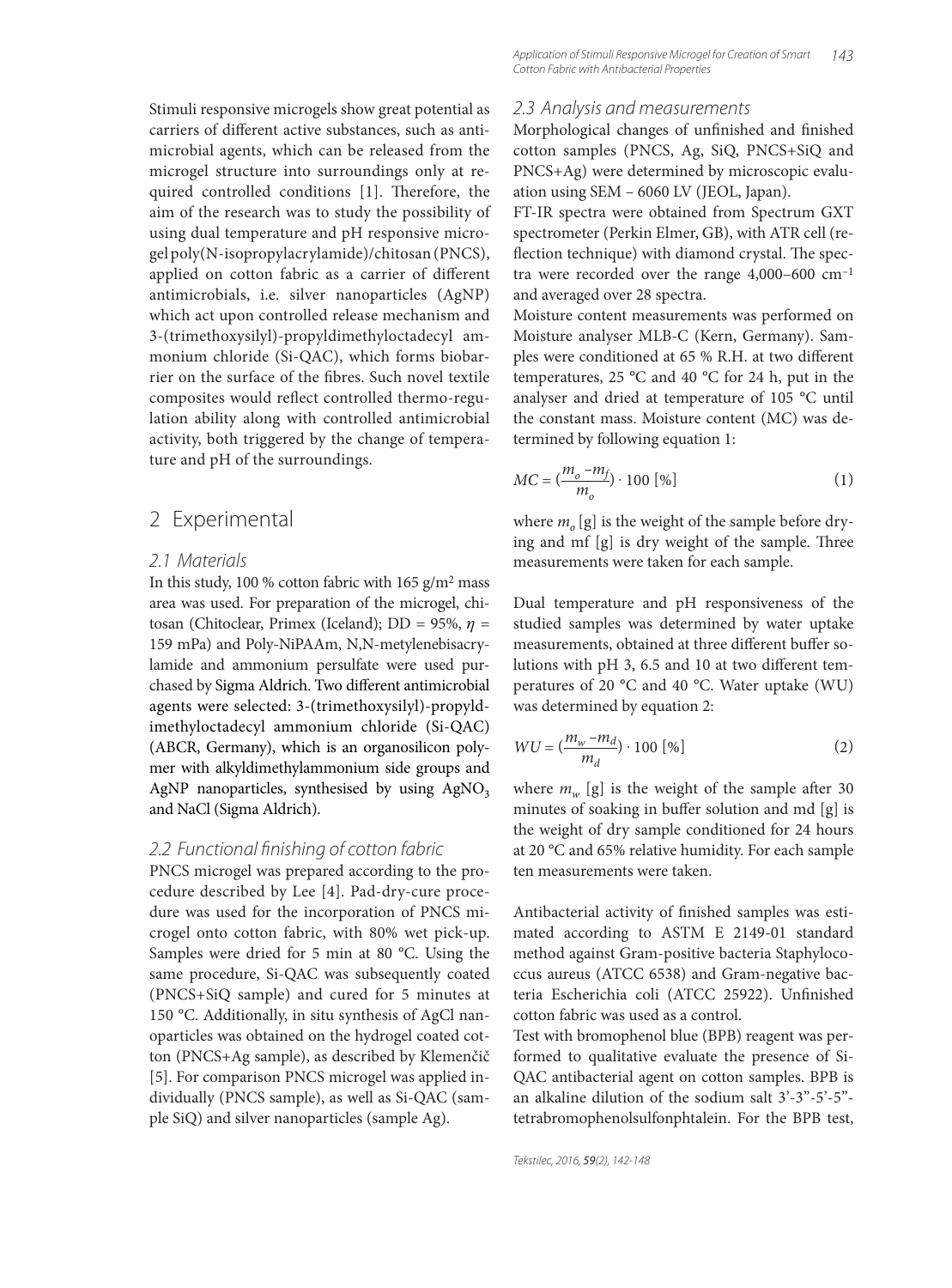1 g of sample was immersed in 50 ml of 0.005% BPB reagent diluted in water and slightly alkalised with a few drops of a  $Na<sub>2</sub>CO<sub>3</sub>$  solution. The samples were stirred vigorously for 20 min, rinsed with cold tap water and dried at room temperature. The BPB test was performed on the samples preconditioned for one hour at 20 °C and 40 °C. Assessment of the intensity of blue coloration on the samples was performed by the reflectance, R, measurements of the dyed samples on a Datacolor Spectraflash SF 600 Spectrophotometer using D 65/10° light. Before these measurements, the samples were conditioned at  $65 \pm 2\%$  relative humidity and incubated at  $20 \pm 1$  °C for 24 hours. Corresponding K/S values were calculated according to the Kubelka-Munk equation 3:

$$
\frac{K}{S} = \frac{(1 - R)^2}{2R} \tag{1}
$$

where  $K/S$  is the ratio of the coefficient of light absorption  $(K)$  to the coefficient of light scattering  $(S)$ and  $R$  the reflectance at the maximum absorption wavelength determined at 610 nm.

### 3 Results and discussion

3.1 Morphological and chemical properties Morphological changes on finished samples are shown in Figure 1. PNCS microgel particles appeared Application of Stimuli Responsive Microgel for Creation of Smart Cotton Fabric with Antibacterial Properties

in the form of unevenly scattered bulges on the fibre surface up to  $\sim$ 2  $\mu$ m in size. In the case of SiQ and Ag samples it can be seen that application of the Si-QAC smoothened the fibres surface, whereas the Ag nanoparticles could be observed as bright spots. In SEM pictures of the samples coated with two-component finish PNCS+SiQ, microgel in the form of lumps was noticed. Comparing with PNCS microgel applied to the fabric alone, the lumps were more evenly distributed, hence the bubbles are in more geometrical round shapes. Besides, sol-gel film partially closed the area between the fibres. Both PNCS bulges and AgNP could be observed on the fibre surface of PNCS+Ag coated sample. In this case, the microgel particles were more concentrated on the area between the fibres, thus implying that some of the microgel particles were removed during in situ synthesis of Ag nanoparticles, which included subsequent immersion of the fabric into AgNO<sub>3</sub> and NaCl solutions. Nevertheless, presence of PNCS microgel particles seemed to contribute to more even deposition and less size fluctuating of the AgNP.

Chemical properties of studied cotton fabric samples were studied by IR ATR spectroscopy. The presence of PNCS microgel in the IR ATR spectra of the PNCS and PNCS+SiQ samples was confirmed by appearance of the absorption band at 1450 cm–1, belonging to the N–H vibration of both poly-NiPAAm and chitosan, as well as by the absorption bands of

**JSM-6868LU** a) b) c)  $e)$  f)

Figure 1: Scanning electron microscope images of unfinished cotton (a) and finished cotton samples PNCS (b),  $SiQ(c)$ , Ag (d), PNCS+SiQ (e) and PNCS+Ag (f)

Tekstilec, 2016, 59(2), 142-148

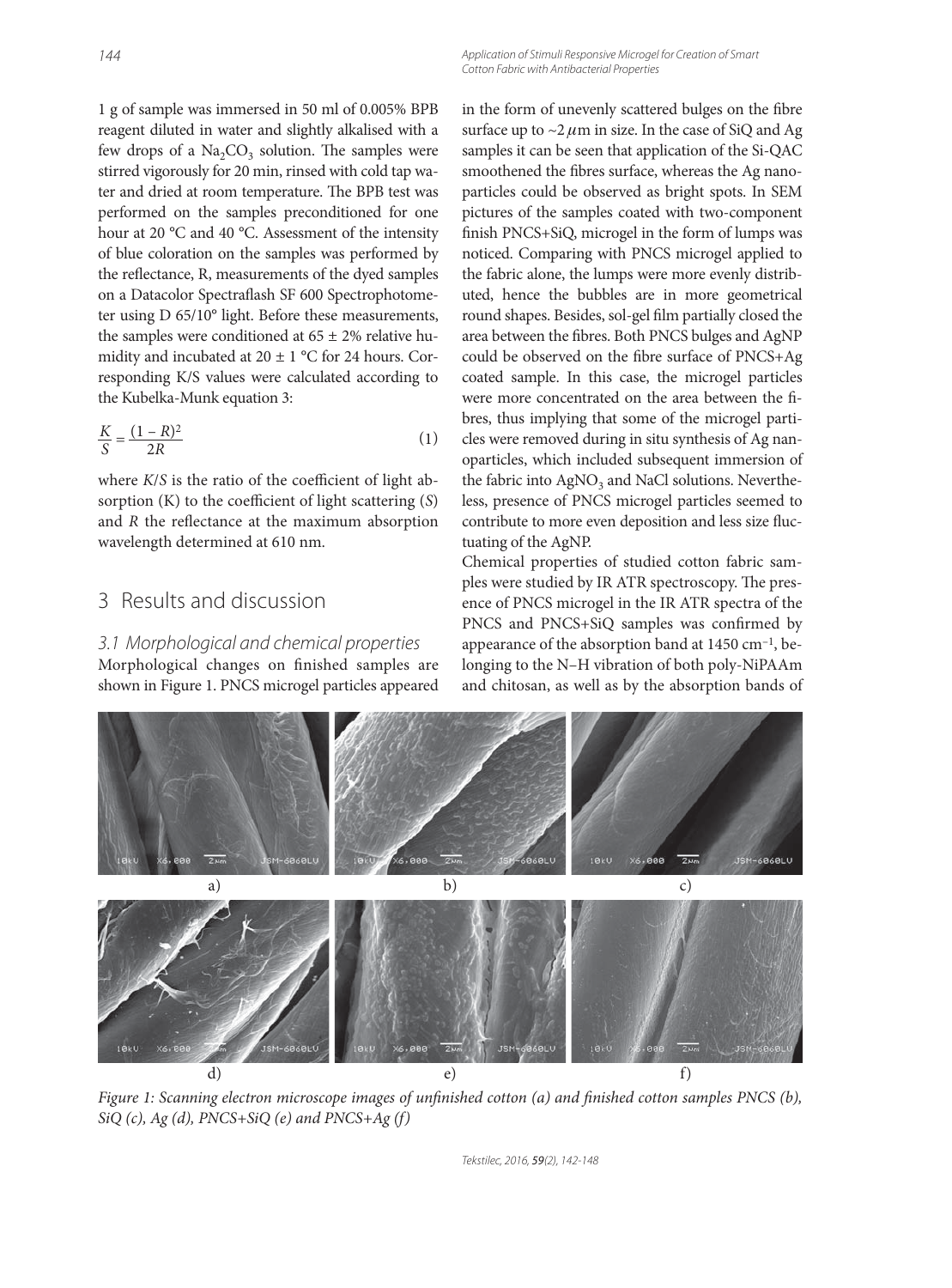amide I and amide II at 1645 and 1535 cm–1, manifested by C=O stretching vibration of poly-Ni-PAAm [6, 7]. The intensity of aforementioned absorption bands was slightly lower in the case of the PNCS+Ag sample, validating our predictions on partial removal of the PNCS microgel particles during in situ synthesis of AgNP. While the presence of AgNP had no influence on IR ATR spectra of the studied samples, which proves that nano sized particles are not chemically bounded to the fibres and therefore cannot be detected by FT-IR analysis [5, 6, 8], the presence of the Si-QAC in the IR ATR spectra of SiQ and PNCS+SiQ samples could be confirmed from the absorption bands at 2920 and  $2850$  cm<sup>-1</sup>, attributed to C-H stretching vibrations of long alkyl moieties of the antibacterial agent. Moreover, from the comparison of these IR ATR spectra, higher intensities of both absorption bands, i.e. 2920 and 2850 cm–1, could be observed in the case of the PNCS+SiQ sample, implying that PNCS microgel influenced higher absorption of the Si-QAC on the cotton fibres.



Figure 2: IR ATR spectra of studied cotton samples in the 4,000–600 cm<sup>-1</sup> spectral region

 $a$  – unfinished cotton sample,  $b$  – PNCS,  $c$  – SiQ,  $d$  – Ag, e – PNCS+SiQ, f – PNCS+Ag

#### 3.2 Temperature responsiveness

For studying temperature responsiveness of PNCS microgel, contributed by poly-NiPAAm, moisture content (MC) and water vapour transmission rate (WVTR) were measured. All the samples show greater MC at 25 °C in comparison to that at 40 °C (Figure 3). Such behaviour was expected, since poly-NiPAAm is in hydrophilic state at 25 °C and microgel particles bound molecules of water, thus

16.5% higher MC of the PNCS sample was obtained as for the unfinished cotton. At 40 °C, microgel particles were shrunken and water was extracted into the surroundings, e.g. 2.2% lower MC was determined. Both antimicrobial agents limited the degree of swelling of the PNCS microgel, whereas water absorption was the most effected in the presence of Si-QAC. The reason lies in hydrophobic behaviour of Si-QAC, due to the long alkyl chain in its structure, which can be confirmed by the lowest MC of the SiQ sample. At 40 °C, PNCS microgel and Si-QAC worked simultaneously, whereas hydrophobic nature of Si-QAC influenced on increased elimination of water in comparison to other studied samples. Therefore, when compared to the unfinished sample, 6.0% lower MC was determined.



Figure 3: Moisture content, MC, of the unfinished cotton (UN) and finished studied samples obtained after preconditioning at 65% R.H. and 25 °C (darker grey bar) and 40 °C (lighter grey bar)

#### 3.3 Dual temperature- and pHresponsiveness

By measuring water uptake (WU), dual temperature and pH responsiveness from poly-NiPAAm and chitosan was studied. At this point, it has to be mentioned that a broad range of pH between 3 to 10 was taken into observation to emphasise the pH responsiveness of the PNCS microgel, thus including variable pH values of human skin surface or sweat, ranging mostly from pH of 4.0 to 7.0, but can increase up to 8.0 [9, 10]. It can be seen in Figure 4 that simultaneous rising the temperature and pH, caused owerall decrease in water absorbance. Thus, at pH 3 and 20 °C, when both poly-NiPAAm and chitosan were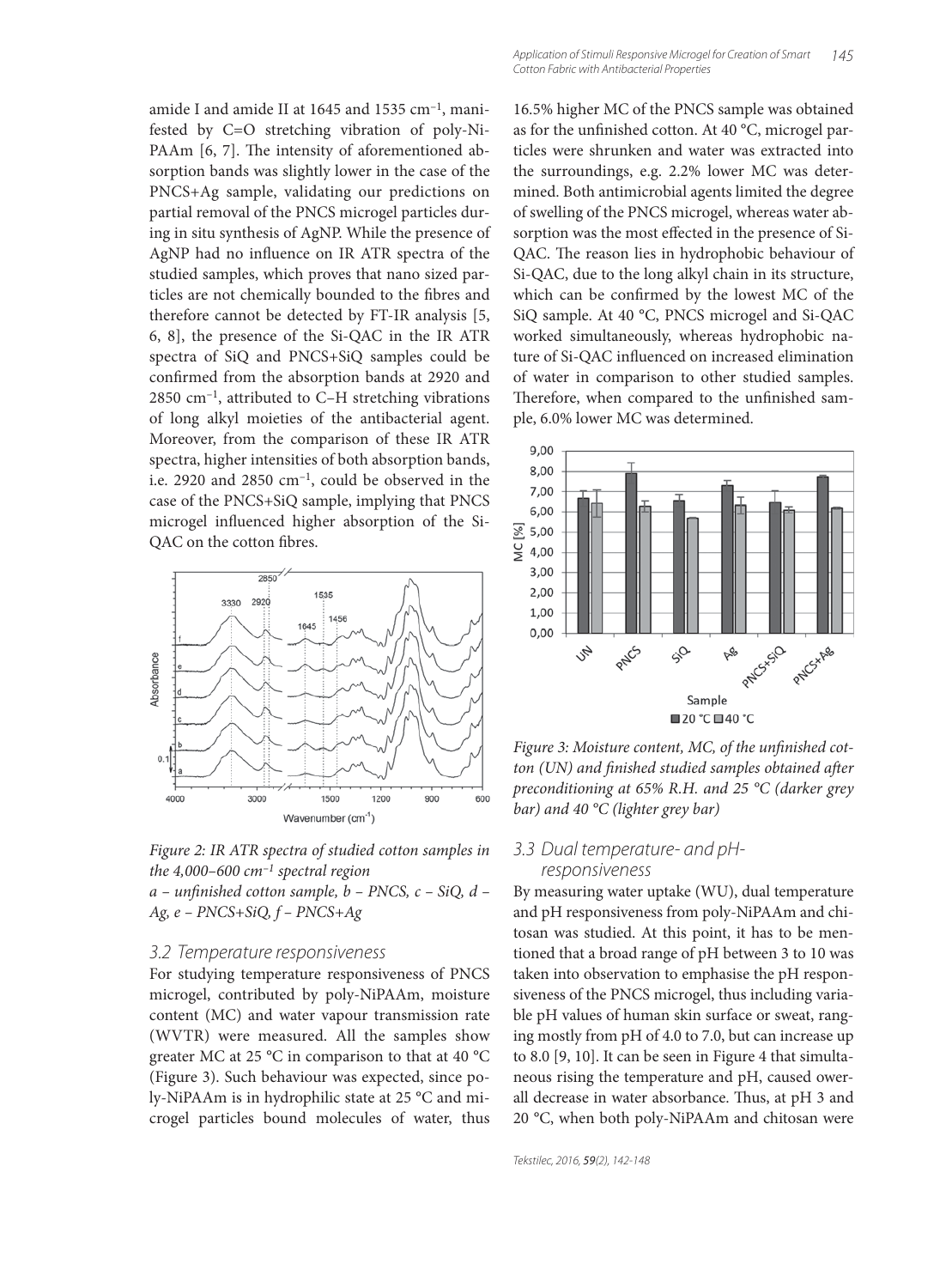Application of Stimuli Responsive Microgel for Creation of Smart Cotton Fabric with Antibacterial Properties

hydrophilic, allowing microgel particles to swell without restraint, the highest WU was observed in the case of PNCS sample. On the other hand, the lowest WU was found at 40 °C and pH 10, when both components of the PNCS microgel were in their hydrophobic state. Comparison of WU obtained at 20 °C and pH 10 (i.e. poly-NiPAAm is in hydrophilic and chitosan in hydrophobic state) with WU determined at 40 °C and pH 3 (i.e poly-NiPAAm is shrunken and expels water and chitosan is swelled and bounds water), has implied that poly-NiPAAm dominated within the microgel structure and had greater effect on hydrogel performance than chitosan. Namely, higher WU of the finished samples was obtained in

conditions which dictates hydrophilic nature of poly-NiPAAm and vice versa, lower WU was determined in conditions which dictates its hydrophobic nature. As for the temperature responsiveness, presence of both antimicrobial agents also influenced on dualtemperature and pH responsiveness of the microgel. Incorporation of Si-QAC into the PNCS microgel particles hindered swelling properties of the chitosan. Namely, PNCS+SiQ sample showed opposite pH responsiveness as predicted, since smaller WU was determined at pH 3 when chitosan is hydrophilic (room temperature), while the highest absorption was obtained at pH 10 (elevated temperature), when chitosan is in hydrophobic state. Such



Figure 4: Water uptake, WU, of the unfinished (UN) sample and studied finished samples obtained after being immersed in different buffer solutions:  $pH$  3 (darker grey bar),  $pH$  6.5 (lighter grey bar) and  $pH$  10 (white bar) at 20 °C (upper graph) and 40 °C (bottom graph) for 30 min

Tekstilec, 2016, 59(2), 142-148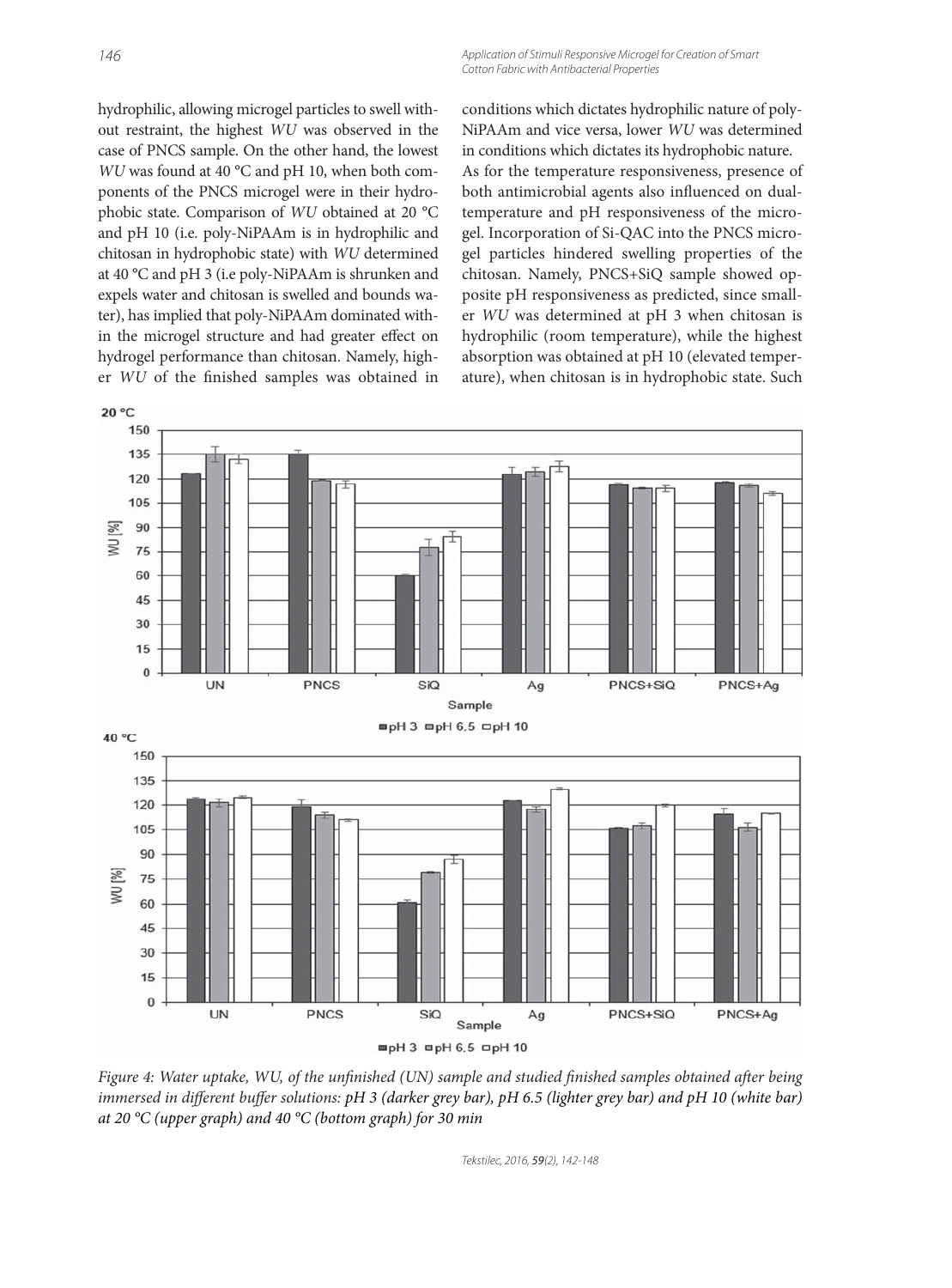behaviour was also obtained in the case of SiQ sample at both studied temperatures 20 and 40 °C. According to Jones [11] smaller WU can be solely ascribed to water-repealing long alkyl moieties of Si-QAC, restricting the swelling ability of chitosan within the PNCS microgel particles. However, in basic media the quaternary ammonium salts are generally more susceptible to degradation, reflecting in increased hydrophilicity of the Si-QAC agent and consequently in increased WU of the SiQ and PNCS+SiQ samples at pH 10. However, this cannot be considered as disadvantage, meaning that PNCS microgel when loaded with Si-QAC has the ability also to absorb alkaline sweat, which is rare, but arises as a result of disease and thus by administration of drugs or loss of acidic trough vomiting [10]. Thus, increased WU of PNCS+SiQ sample could show its suitability for use for medical textiles. As predicted, in the case of PNCS+Ag sample less intensive dual temperature and pH responsivness was observed as for PNCS and PNCS+SiQ sample, due to lower concentration of the microgel particles left on the surface of the fibers after in situ synthesis of the Ag nanoparticles.

#### 3.4 Antimicrobial activity

Results of antibacterial properties of the studied samples are shown in Figure 5. Synergistic activity between both antimicrobial agents and PNCS microgel was obtained, since both, PNCS+SiQ and PNCS+Ag samples showed excellent >99% growth reduction of Gram negative bacteria E. coli, which was comparable to bacterial reduction obtained for SiQ and Ag samples. PNCS+SiQ and SiQ samples exhibited also excellent >99% bacterial reduction of Gram positive S. aureus while PNCS+Ag sample demonstrated slightly reduced antibacterial activity, which was in accordance to that obtain for one-component Ag sample. This implies that higher concentration of  $AgNO<sub>3</sub>$  and NaCl reagents should be used for in situ synthesis of AgNP in order to obtain its biocidal activity against both types of tested bacteria.

Successful release of the Si-QAC antimicrobial agent from the PNCS microgel particles at temperatures above the LCST of the poly-NiPAAm was further confirmed with the BPB test, which is based on the formation of a complex between the BPB reagent anion and the quaternary ammonium group of Si-QAC on the surface of the fabric; the formation of this complex dyes the fabric blue. Therefore, from



Figure 5: Growth reduction, R, of bacteria E. coli and S. aureus determined on the studied samples according to the ASTM E 2149 – 01 standard method



Figure 6: K/S values of BPB test performed on the unfinished (UN) and SiQ and PNCS+SiQ samples preconditioned at 20 °C and 40 °C

the K/S values the information about the amount of active quaternary ammonium groups of Si-QAC present on the coated samples can be obtained [12]. From the results in Figure 6 extremely low K/S value of the PNCS+SiQ sample can be seen, comparable to that of untreated sample. However, when the studied samples were exposed to elevated temperature for one hour, strong increase of the K/S value of the PNCS+SiQ sample was obtained, indicating the presence of certain amount of the Si-QAC agent on the surface of the cotton fabric. Namely at 40 °C (temperatures above the LCST of poly-NiPAAm) the PNCS microgel collapsed, thus releasing certain amount of the Si-QAC into the sourroundings. Since this test is appropriate only for determination